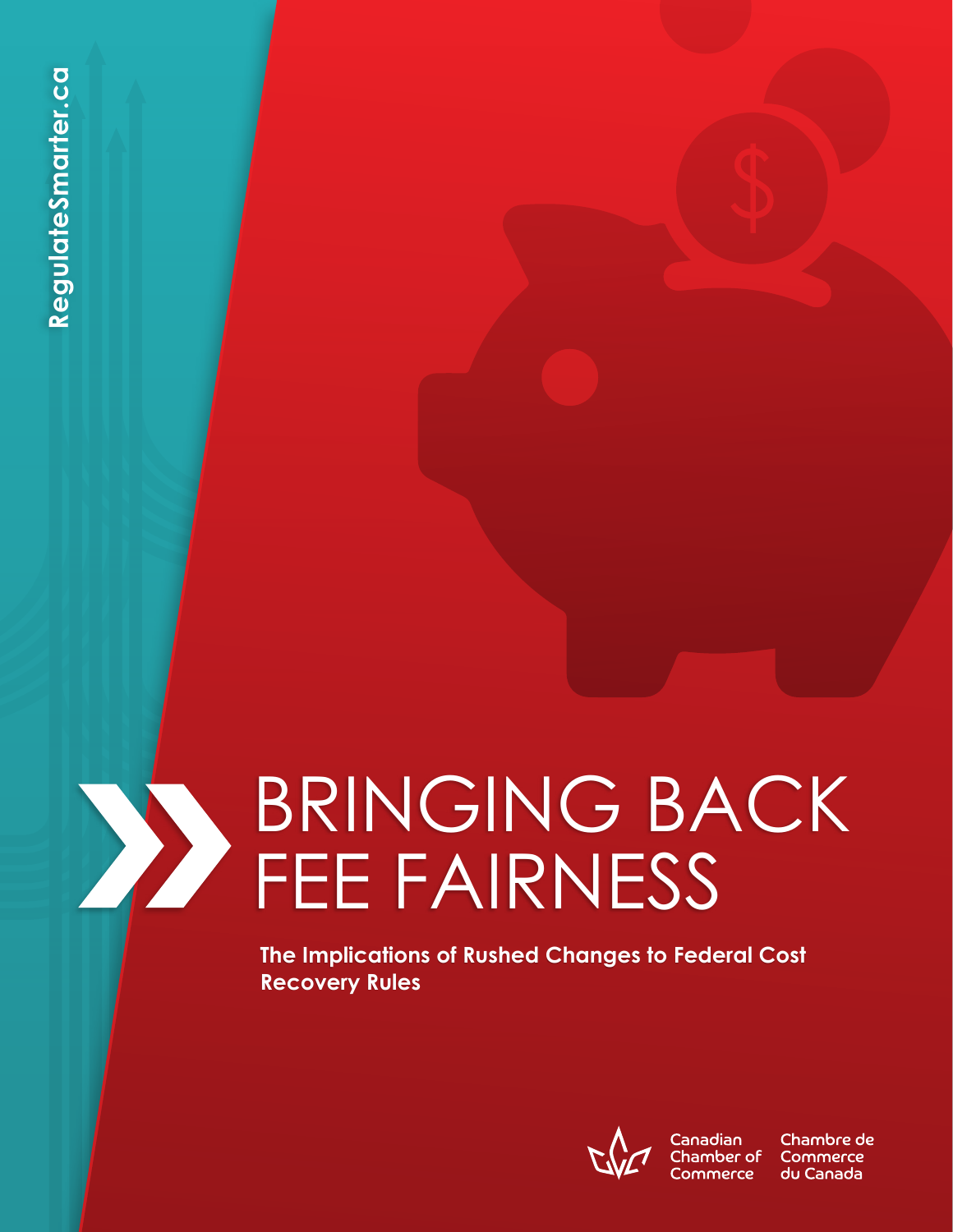The 2017 federal budget introduced a largely unnoticed legislative change that will have long-term implications for Canadian businesses. It overhauled the cost recovery rules that govern how federal departments and agencies set user fees charged to businesses and individuals.

The budget replaced the 2004 *User Fees Act* with the *Service Fees Act*. The *Service Fees Act* makes it much easier for departments and agencies to introduce and increase the fees for their goods and services. For some fees, the budget legislation went a step further and, without explaining why, exempted fees under the *Food and Drugs Act* from the new rules, giving the Minister of the Health the authority to increase fees via Ministerial Order. These exemptions and the *Service Fees Act* were included in an omnibus budget bill, meaning the changes received far less parliamentary and public scrutiny than they would have as stand-alone legislation.

User fees play an important role in how departments and agencies are funded. Like taxes, they affect the competitiveness of businesses that pay them. Given the hasty implementation of changes to federal cost recovery rules, it is worth examining how the government and Health Canada, specifically, have exercised these new authorities.

# **Why User Fees?**

The principle of cost recovery is a reasonable one: that some government goods or services should be paid by the user that benefits from them instead of from general tax revenues. When the benefit is entirely private, some fees recover the entire cost to departments of providing the service. Some fees recover a portion of the service delivery cost when there are benefits to both private interests and the broader public.

Canadian businesses are accustomed to paying fees to all levels of government to comply with regulatory requirements, including a seemingly endless number of registrations, licences and permits. Individual Canadians are also used to paying federal user fees for things such as passports and admission to national parks.

While user fees are generally not compulsory like taxes, many businesses cannot obey existing laws and regulations without paying them. These requirements are from a public monopoly, meaning there are no alternatives for businesses that are unhappy with the service or the fee. As a result, it is crucial departments provide the highest levels of transparency and accountability in setting fees and ensure fees are strongly connected to the services they fund.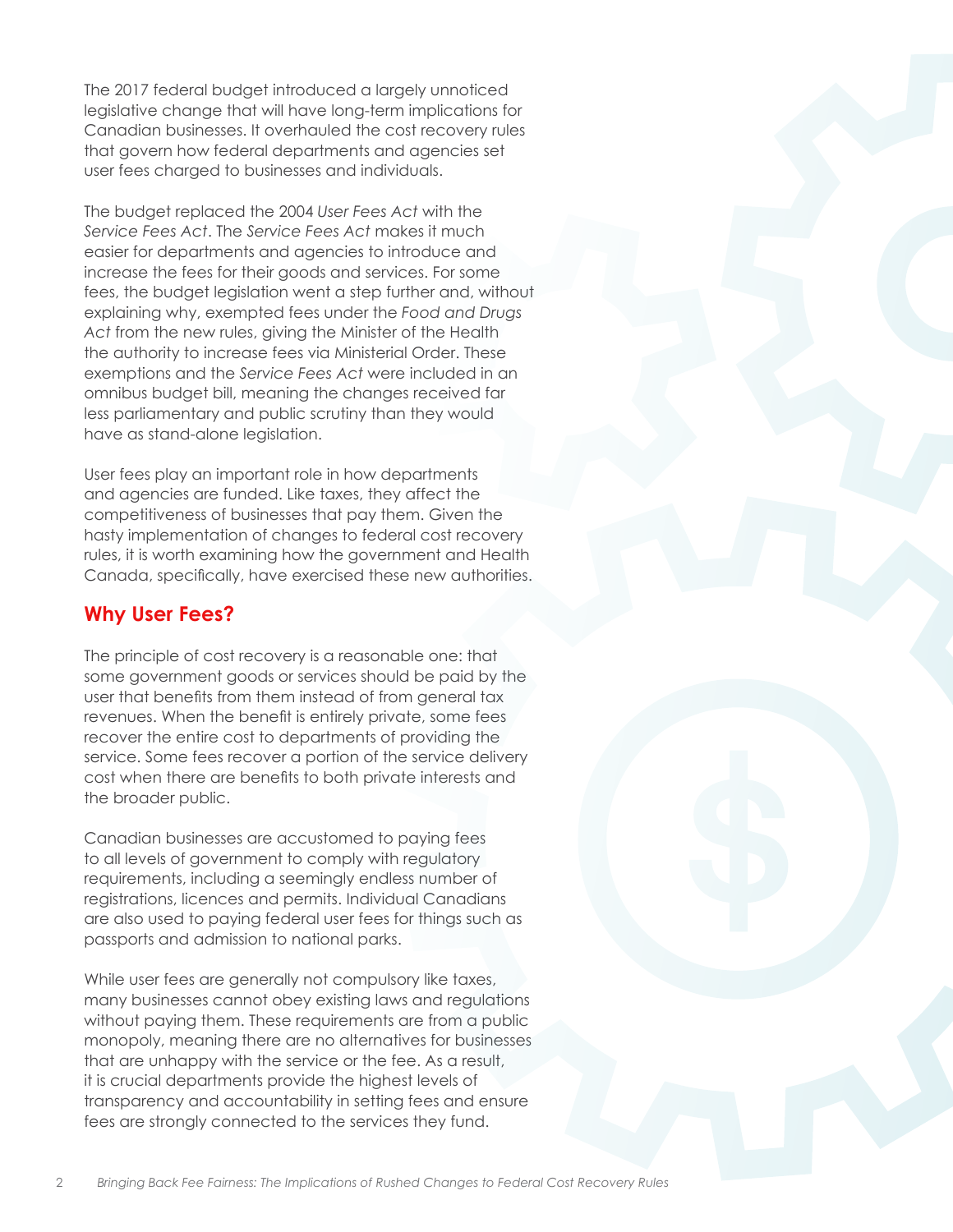## **The 2004** *User Fees Act*

As Canada was wrestling with enormous deficits in 1995, that year's federal budget made large cuts to program spending and announced that the government would increase the usage of user fees to recover costs and finance programs.<sup>1</sup> The budget incentivized departments to meet user fees revenue targets by linking spending allocations to cost recovery projections. This meant that if a department fell short of projected cost recovery revenue, its spending would be cut to make up the difference.<sup>2</sup>

Following a significant expansion in the use of fees, the government tried to improve the rules for fee setting through the 1997 Cost Recovery Policy, with a goal of establishing a more consistent framework and equitable application of fees across the federal government.3 The policy did not achieve its goals as subsequent business consultations and reports revealed that departments and agencies were not following its guidelines and not providing appropriate information to justify the level of user fees they were charging.4

The Standing Committee on Finance examined this growing problem in  $a$  2000 study. During the committee hearings, industry witnesses spoke repeatedly about inadequate consultations and transparency in fee setting processes. Many noted that departments and agencies were increasing user fees to unreasonable levels and often without a reference to any service standards.<sup>5</sup>

In 2002, Roy Cullen, a Member of Parliament who participated in the study, introduced a private members bill, the *User Fees Act*, to deal with these problems. In his 2011 book, *Beyond Question Period: Or What Really Goes on in Ottawa*, Cullen outlined his rationale:

*I introduced the Bill because of a certain level of frustration with the lack of progress on this issue. The House of Commons Standing Committee on Finance in 2000 recommended significant changes to the cost recovery/user fee policy, but progress by our Liberal government had been slow to non-existent.*

In the book, Cullen goes on to cite his concerns about the lack of analysis, transparency, stakeholder participation and parliamentary oversight that business groups had raised in the 2000 study. The legislation was passed in 2004 with all party support and established a new legal framework for introducing and adjusting fees. Specifically it mandated:

- Compulsory consultations with stakeholders.
- Identifying which costs the user fee will address and the costs to departments and agencies of delivering that service.
- Establishing service standards and performance measurements comparable to other jurisdictions.
- Establishing a panel to address complaints if they arise.
- Annual reporting to parliament.

The *User Fees Act* mandated rigorous new processes for departments and agencies that wanted to recover costs through fees. However, after it became law, many departments were discouraged from applying for fee increases due to these conditions. In particular, the lengthy consultation requirements provided opportunities for stakeholders to oppose fee increases. The irony of federal regulators being concerned about burdensome processes has not been lost on the Canadian business community.

<sup>1</sup> Office of the Auditor General of Canada, 2008 May Report of the Auditor General of Canada, Chapter 1 – Management of Fees in Selected Departments and Agencies 2 Finance Canada, 1995 Budget Plan

<sup>3</sup> Treasury Board Secretariat, Cost Recovery (accessed July 2019)

<sup>4</sup> Standing Committee on Finance, Challenge for Change, A Study of Cost Recovery (2000)

<sup>5</sup> Standing Committee on Finance, Challenge for Change, A Study of Cost Recovery (2000)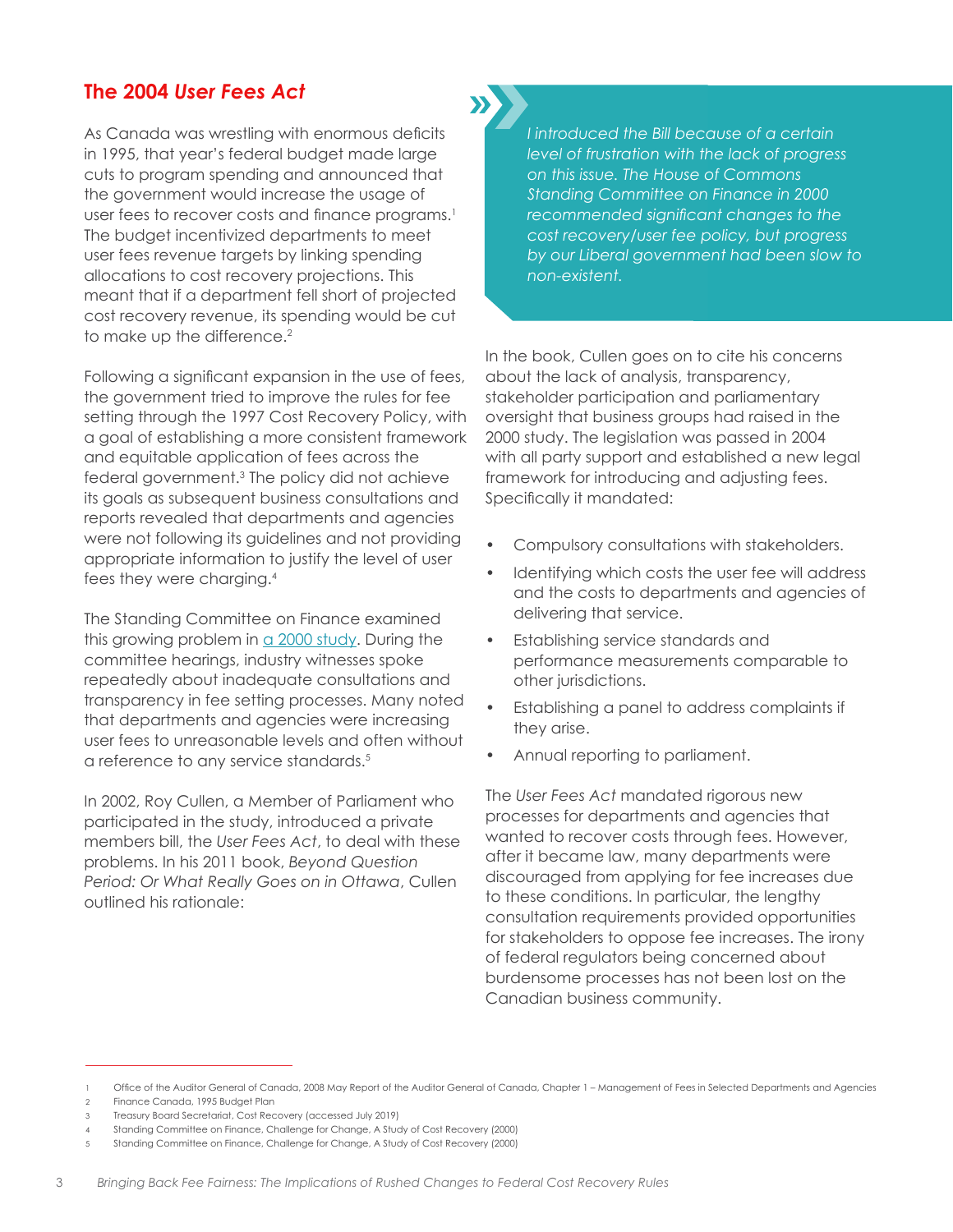### **2017** *Service Fees Act*

The government repeatedly cited the *User Fees Act* as the reason why many fees have not been updated since 2004, and in recent years, departments have sought legislative exemptions to get around the rules and introduce or increase fees.6 In response to these concerns, the government replaced the *User Fees Act* with the *Service Fees Act* in the 2017 federal budget.

> The legislation was included in the omnibus budget bill, meaning it received far less parliamentary debate, committee study or public scrutiny than it would have as standalone legislation. In a submission to the Standing Committee on Finance reviewing the budget bill, Roy Cullen expressed his regret about the change, stating,

> > *It is disappointing and somewhat disconcerting that C-212, An Act respecting user fees, will be repealed and replaced by the Service Fees Act. It took me roughly two years to steer my Bill through Parliament where it received unanimous consent.7*

The new cost recovery regime reduces the level of scrutiny required for departments and agencies to introduce and increase fees. Most notably, the *Service Fees Act*  automatically hikes fees by the level of inflation each year. Where the *User Fees Act* required departments to establish performance standards comparable to other jurisdictions, the *Service Fees Act* has no such requirement. Cullen commented on this in his Finance Committee submission, noting, "Departments will be inclined to set performance standards that they can meet, and in many cases they will be inclined to argue that comparisons with other jurisdictions cannot be made."<sup>8</sup> The removal of this requirement is concerning because departments often make intentional user fee comparisons to justify fee increases, so it stands to reason that they should also be required to compare service standards.

> The *Service Fees Act* only mandates a minimal amount of consultations before increasing fees, with publication in the Canada Gazette deemed to be sufficient consultation for fees that have been established by regulation. Unlike a broad, proactive consultation, the Canada Gazette is a reactive regulatory notification process unfamiliar to most Canadians and Canadian companies. In the case of Ministerial Orders, departments have even more latitude to conduct consultations in a manner they see fit without any central agency oversight.

<sup>6</sup> CBC News, Ottawa looks at user-fee hikes for potential new revenue (February 9, 2017)

<sup>7</sup> Standing Committee on Finance, Study Bill C-44, An Act to implement certain provisions of the budget tabled in Parliament on March 22, 2017 and other measures

<sup>8</sup> Standing Committee on Finance, Study Bill C-44, An Act to implement certain provisions of the budget tabled in Parliament on March 22, 2017 and other measures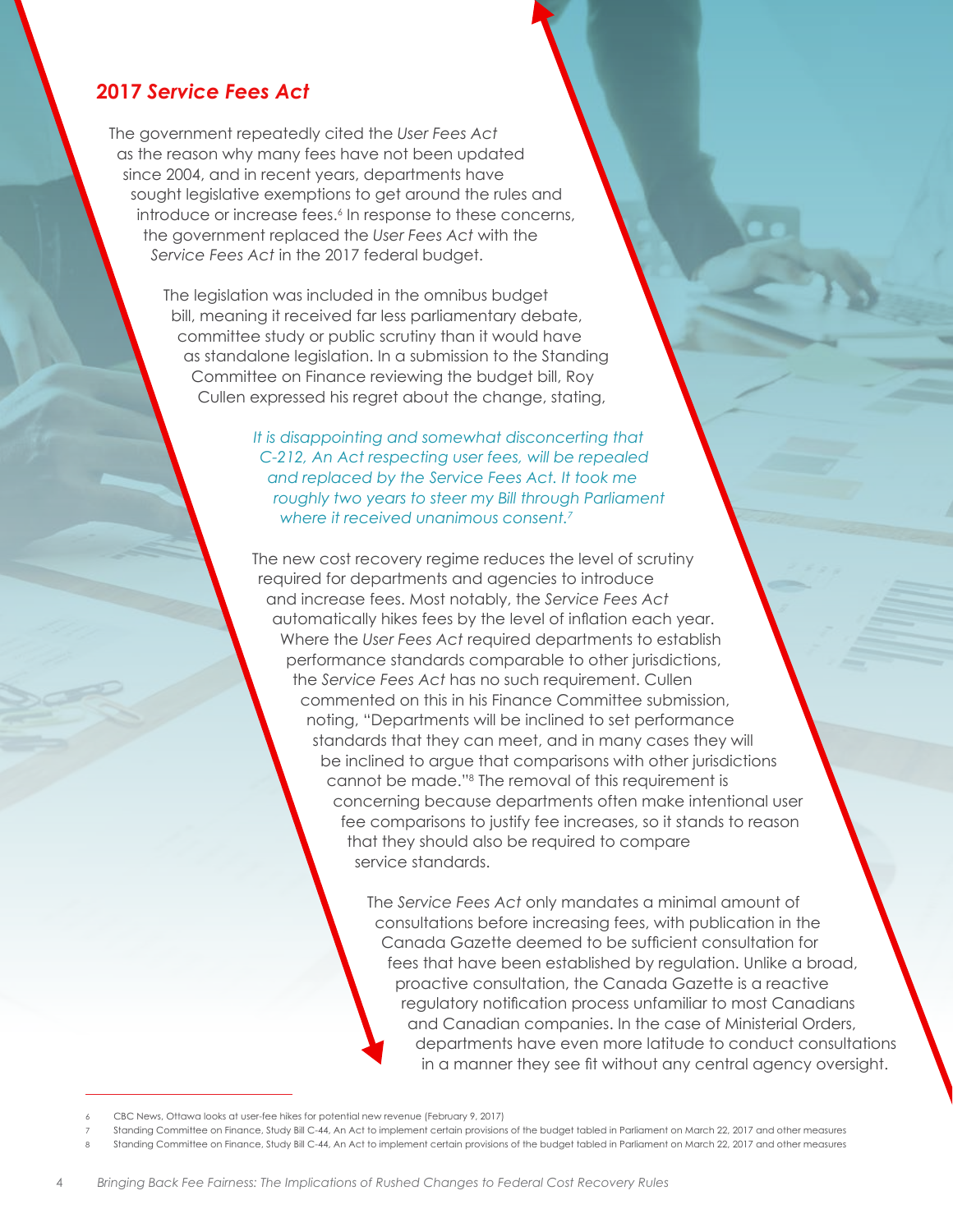The *Service Fees Act* also excludes language from the previous *User Fees Act* that specified that fees must result, "in a direct benefit or advantage to the person paying the fee." While the removal of this language may seem innocuous, it is crucial for businesses that user fees remain distinct from taxes and are explicitly linked to the services they fund.

The *Service Fees Act* also reduces parliamentary input on individual fees, but does require departments and agencies to report annually on their user fee revenues and measurements against performance standards. The *Service Fees Act* also includes a requirement for departments to remit fees to users if performance standards are missed, but only a portion that departments consider appropriate. Overall, Budget 2017 forecasted that the changes would result in an additional \$147M in fees paid to government annually by 2021-2022. If federal budgetary pressures lead to reductions in departmental appropriations, these changes will make it far easier for departments to increase user fees in response, not unlike the mid-1990s.

## **Health Canada's Fee Proposal for Drugs and Medical Devices**

As part of the 1995 shift towards more fees, Health Canada started collecting fees from pharmaceutical companies for regulatory activities related to human and veterinary drugs and medical devices. These fees fund evaluations the department undertakes to assess the safety, efficacy and quality before drugs or devices are allowed to be sold. Health Canada also charges right to sell fees to fund the ongoing monitoring of all prescription and over-the-counter (nonprescription) drugs once they are available in the market. Before 2017, the drugs and medical devices fees had been most recently updated in 2011.

Even though the *Service Fees Act* simplified the process for Health Canada to increase fees, the 2017 budget also exempted the *Food and Drugs Act* from the *Service Fees Act* altogether and gave the department the ability to set fees through a Ministerial Order without parliamentary or central agency oversight. The budget did not provide a rationale for the exemption, leaving industry guessing about why fees under the

*Food and Drugs Act* could not abide by the new process. Shortly after receiving the exemption, Health Canada attempted to expedite major fee increases for drugs and medical devices.

The department launched a compressed consultation in October 2017, proposing huge increases. In aggregate, the proposal sought to immediately increase the cost recovery for drugs and medical devices from roughly 50% of Health Canada's regulatory costs up to 90- 100%, well above the OECD average of 75-80%. The proposal would have approximately tripled the cost recovery burden on over-the-counter drugs by 2019. While the consultation document highlighted that Australia and the European Union fund 90-100% of similar regulatory costs from fees, it failed to provide a comparison to Canada's largest trading partner and competitor where user fees make up 70% of the U.S. Food and Drug Administration's human drugs budget and 35% for medical devices.9 Unlike Canada, the U.S. also has no user fees for over-the-counter drugs or natural health products.

9 U.S. Food and Drug Administration, 2018 FDA Budget Appropriation (2018)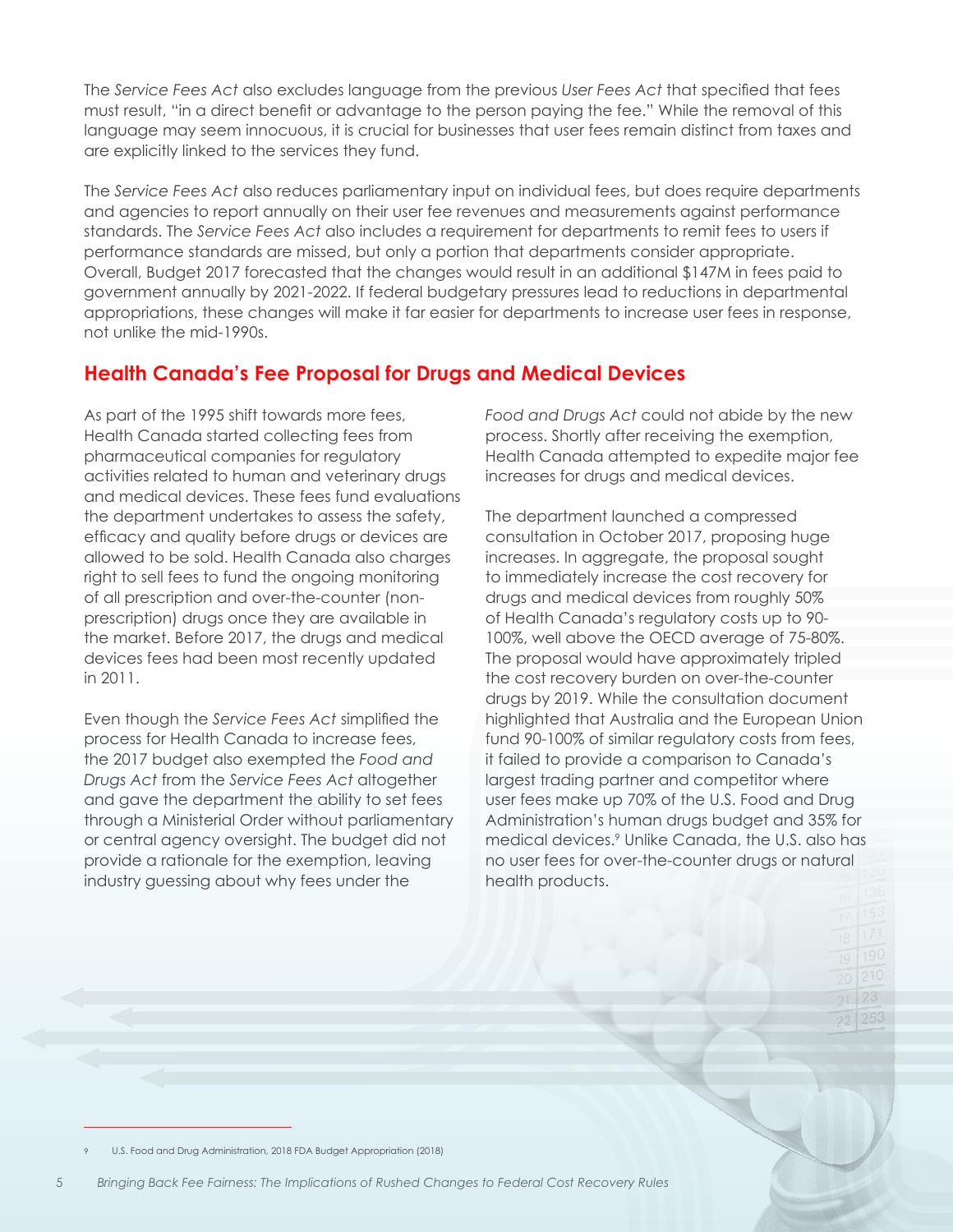Shifting to 100% cost recovery industry would reduce incentives for Health Canada to seek efficiencies in its approach to regulation. Proposing full cost recovery also indicates that the department perceived no general public benefit in the approval and availability of drugs and medical devices in Canada. This is inconsistent with Treasury Board guidance that notes that fees benefiting a direct user can have public benefits:

*Government activities may support both public and private (i.e. direct user) interests. In such cases, it may be appropriate to establish fees at levels below full cost. Evaluating or quantifying an activity's mix of public and private benefit can be challenging and subjective. As one input to the analysis, assessing whether the activity primarily benefits the general public or the direct user can help to situate a possible rate of cost recovery. Where regulatory activities are concerned, the individual or organization being regulated is considered the direct user and generally recognized as the primary beneficiary. Naturally, the act of regulating direct users may also serve the health, safety or security interests of a larger contingent of end users or the Canadian public.10*

During consultations, industry raised significant concerns about the magnitude of the increase and rapid implementation timelines. It was also noted that the fee proposal:

- Excluded any analysis on how the revised fee structure would impact product availability, innovation, industry investment or innovation.
- Did not include a concurrent improvement to the department's service standards.
- Did not distinguish between right to sell fees for over-the-counter versus prescription drugs, even though the post-marketing regulatory costs are much lower for over-the-counter drugs.
- Included a companion-costing document that fell well short of providing a comprehensive costing analysis to justify the new fee structures.

In response to industry concerns, the department went back to the drawing board and issued a revised proposal in May 2018. The new proposal included lower but still significant fee increases that would be phased-in and increase program cost recovery from 50% to 71% by 2022-2023. The amended proposal also distinguished right to sell fees between over-the-counter and prescription drugs to reflect the lower level of regulatory effort between the two categories of drugs.

This haphazard approach to major fee increases made it clear that the department was not equipped to responsibly manage the blanket fee setting exemptions granted to it in the budget. In the final fee document, issued in May 2019, the department noted that, "While outside the scope of the proposal to revise fees, some stakeholders shared their concerns regarding the new authorities granted to the Minister to fix fees and Health Canada's exemption to the *Service Fees Act*."11

To date, the government has still not explained why the changes to fees for drugs and medical devices were so urgent that it required an exemption to the streamlined user fee process created in the *Service Fees Act*.

<sup>10</sup> Treasury Board Secretariat, Guide to Establishing the Level of a Cost-Based User Fee or Regulatory Charge (2009)

<sup>11</sup> Health Canada, Final Report: Fees for Drugs and Medical Devices (May 15, 2019)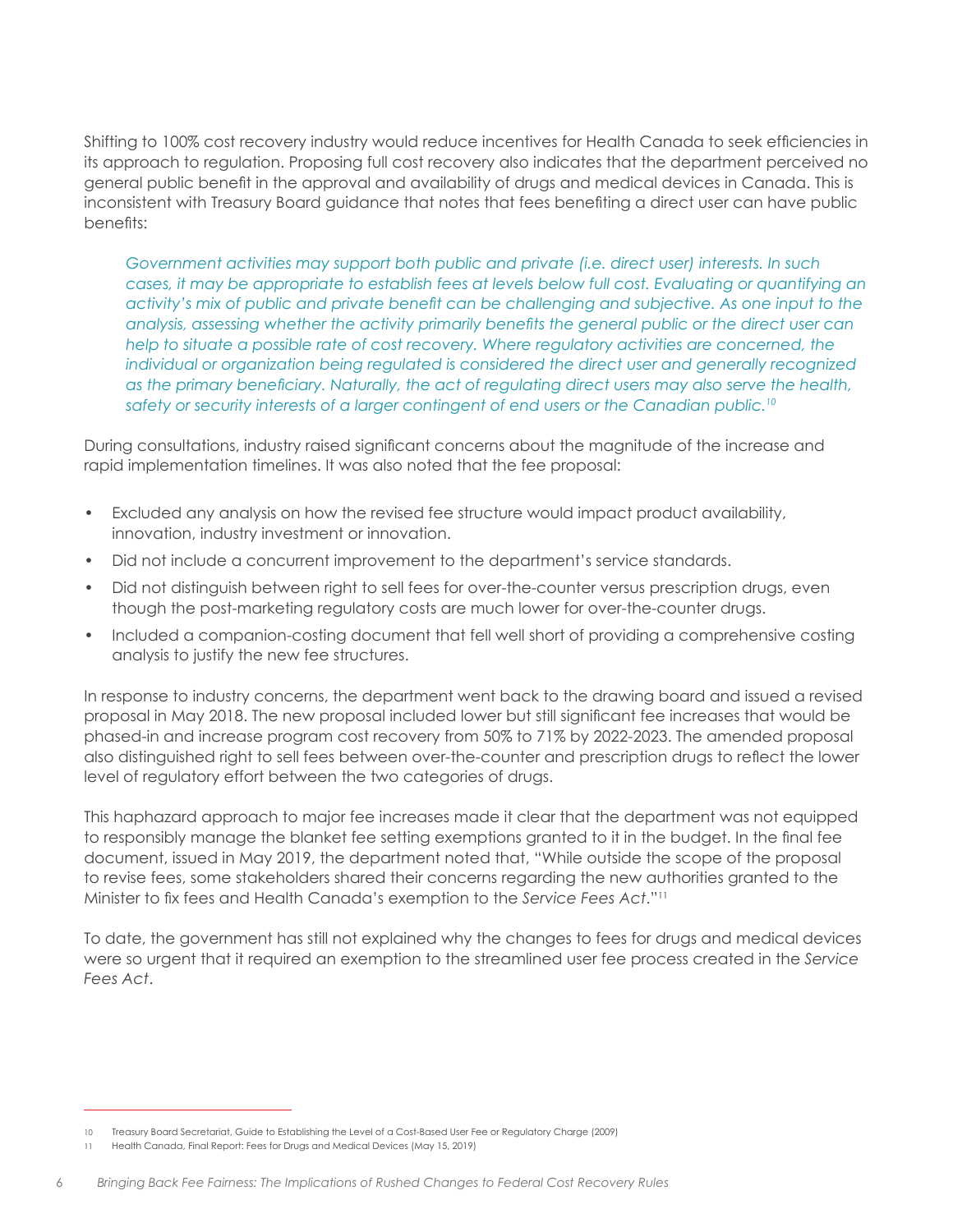

### **Cannabis Fees**

*The Food and Drugs Act is not the only legislation that has received an exemption to the Service Fees Act. The Cannabis Act, passed in June 2018, also provides the Minister of Health the power to fix fees through a Ministerial Order for the department's cannabis regulatory regime. This exemption has been used to establish a range of application, security and import/export permit fees.* 

In the fall of 2018, following a brief consultation period and only weeks before the *legalization of recreational cannabis, Health Canada announced a new user fee of 2.3% of gross cannabis revenue for cultivators and processors. This fee is not linked to any specific service or approval, and there are no performance standards associated with it. The fee, which is effectively an additional 2.3% tax, was also announced after many producers had already signed multi-year supply agreements with provincial wholesalers based on previously announced tax rates. This additional tax was enacted using the Ministerial Order even though Treasury Board guidance on fee setting makes it clear that only parliament can levy taxes.12*

*The department has estimated that this fee will recoup \$383 million from industry between 2018-2019 and 2021-2022.13 In addition to not being linked to a specific regulatory activity, the fee makes it more challenging for the legal market to compete with the illegal market on cost, counter to the government's primary objective of legalization.*

<sup>12</sup> Treasury Board Secretariat, Guide to Establishing the Level of a Cost-Based User Fee or Regulatory Charge (2009)

<sup>13</sup> Canada Gazette, Part II, Volume 152, Number 21, Cannabis Fees Order (October 17, 2018)